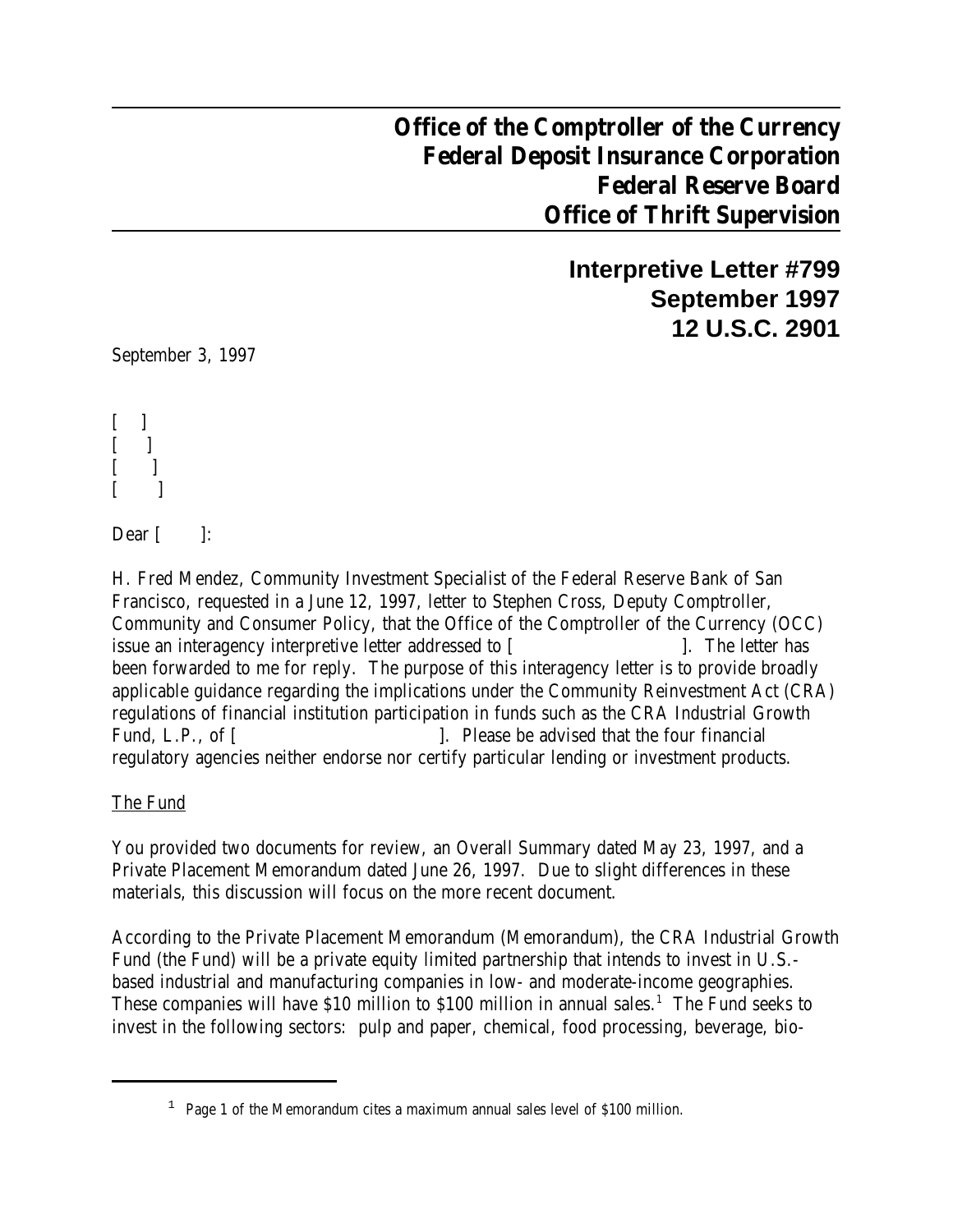technical, pharmaceutical, and telecommunications. The general partners expect job growth and expanded capital availability to result from the Fund's investments.

The Fund's structure will allow either a single financial institution or several financial institutions to invest as limited partners. The communities in which the Fund's limited partners conduct business will constitute the Fund's primary, geographical investment areas.

## Discussion

As you know, the CRA regulations establish the framework and criteria by which the regulatory agencies assess an institution's record of helping to meet the credit needs of its community. The four bank and thrift regulatory agencies have promulgated substantively identical CRA regulations. Therefore, staff from all of the agencies have considered the issues you raised, and concur in the opinions expressed in this letter.

The CRA regulations provide several different evaluation methods for examiners to use, depending on the business strategy and size of the institution under examination. Regardless of the performance test used to evaluate a regulated financial institution, an institution may receive positive consideration for making "qualified investments" that help meet the credit needs of the institution's assessment area(s) or a broader statewide or regional area.<sup>2</sup>

The regulations define a "qualified investment" as "a lawful investment, deposit, membership share or grant that has as its primary purpose community development." $3$  "Community" development" means, *inter alia*, "[a]ctivities that promote economic development by financing

 $<sup>2</sup>$  See 60 Fed. Reg. 22,156, 22,161 (May 4, 1995). Examiners typically evaluate a large institution's CRA</sup> performance under the lending, investment and service tests. Examiners consider a large institution's qualified investments under the investment test. *See* 12 C.F.R. §§ 25.23(a), 228.23(a), 345.23(a), and 563e.23(a). In a small institution examination, examiners may adjust an institution's evaluation under the small institution performance criteria, if appropriate, based on lending-related qualified investments. *See* 12 C.F.R. §§ 25.26(a)(1), 228.26(a)(1), 345.26(a)(1), and 563e.26(a)(1); *see also* Interagency Questions and Answers Regarding Community Reinvestment (Qs and As), 61 Fed. Reg. 54,647, 54,658 (Oct. 21,1996) (Q and A 1 addressing  $\S$   $\dot{B}$  .26(a) (consideration of small institutions' lending-related activities)). Examiners may also consider qualified investments to determine if a small institution merits an outstanding CRA rating. *See* 12 C.F.R. pt. 25 app. A(d)(2), pt. 228 app. A(d)(2), pt. 345 app. A(d)(2), and pt. 563e app. A(d)(2); *see also* Qs and As, 61 Fed. Reg. at 54,659 (Q and A 5 addressing § \_\_.26(a)). The community development test, which is appropriate for wholesale and limited purpose institutions, evaluates, *inter alia*, the number and amount of qualified investments. *See* 12 C.F.R. §§ 25.25(c)(1), 228.25(c)(1), 345.25(c)(1), and  $563e.25(c)(1)$ . Finally, institutions evaluated on the basis of a strategic plan must include in their plan how they intend to meet the credit needs of their assessment area(s). They may meet credit needs through lending, *investment*, and/or services, as appropriate. *See* 12 C.F.R. §§ 25.27(f)(1), 228.27(f)(1), 345.27(f)(1), and 563e.27(f)(1) (emphasis added).

<sup>&</sup>lt;sup>3</sup> See 12 C.F.R. §§ 25.12(s), 228.12(s), 345.12(s), and 563e.12(r). Investments must be lawful under existing laws and regulations; CRA does not provide financial institutions with any independent authority to make loans or investments.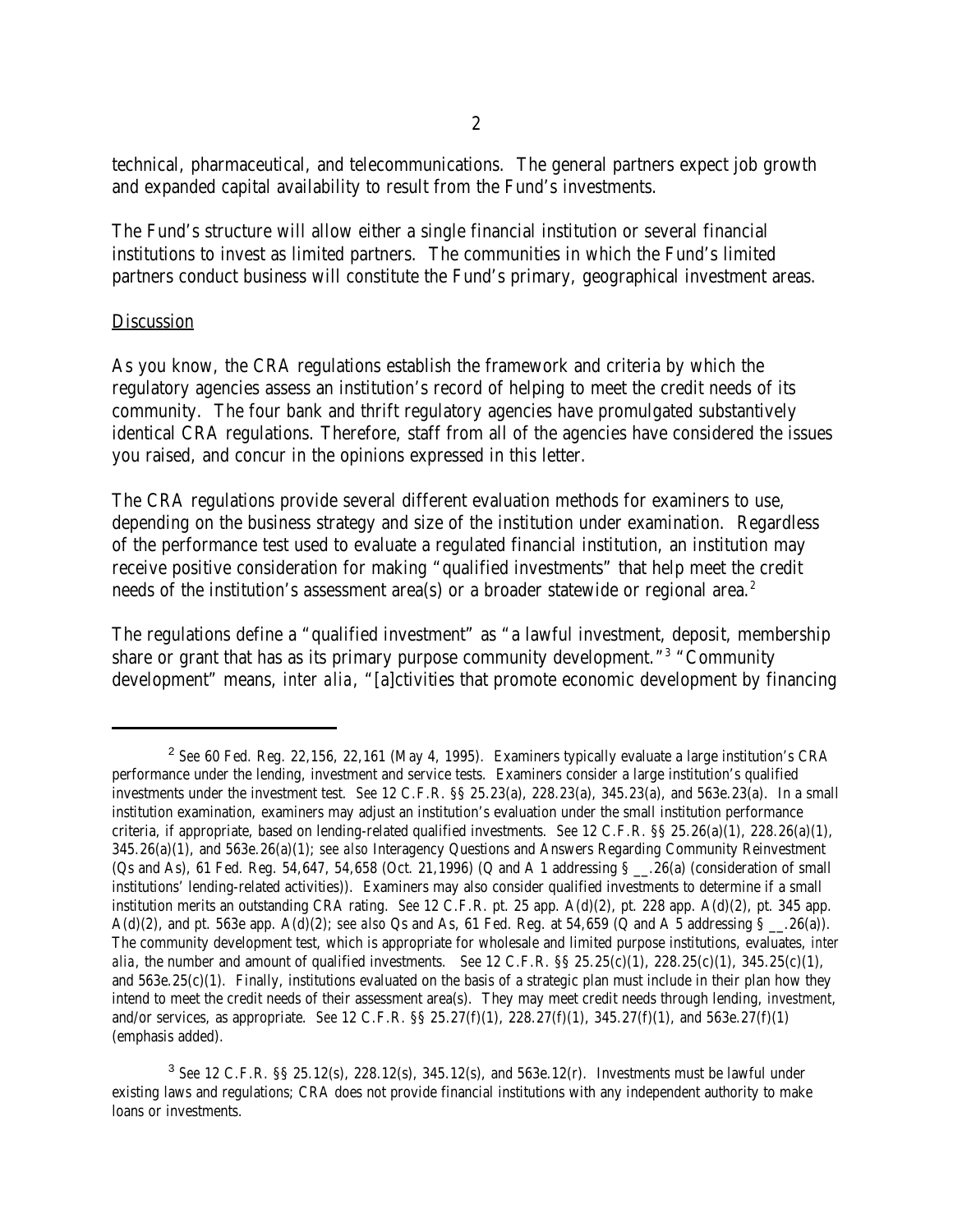businesses or farms that meet the size eligibility standards of the Small Business Administration's Development Company or Small Business Investment Company programs (13 C.F.R. 121.301) or have gross annual revenues of \$1 million or less" or "[a]ctivities that revitalize or stabilize low- or moderate-income geographies."<sup>4</sup> "Low income" means "an individual income that is less than 50 percent of the area median income, or a median family income that is less than 50 percent, in the case of geography."<sup>5</sup> "Moderate income" means "an individual income that is at least 50 percent and less than 80 percent of the area median income, or a median family income that is at least 50 and less than 80 percent, in the case of geography."<sup>6</sup>

To be considered as "community development," an activity that promotes economic development by financing businesses or farms that meet certain size eligibility standards must meet both a purpose test and a size test. To meet the purpose test, the activity must promote economic development. An activity is considered to promote economic development if it supports permanent job creation, retention, and/or improvement for persons who are currently low- or moderate-income or supports permanent job creation, retention, and/or improvement in low- or moderate-income geographies targeted for redevelopment by federal, state, local or tribal governments. An activity meets the size requirements if it relates to an entity that either meets the size eligibility standards of the Small Business Administration's Development Company (SBDC) or Small Business Investment Company (SBIC) programs or if it has gross annual revenues of \$1 million or less. The agencies will presume that any loan or investment in or to an SBDC or SBIC promotes economic development. However, any loan or investment in a business that merely meets the size standards applicable to the SBDC or SBIC programs, or has less than \$1 million in gross annual revenues, must also promote economic development if it is to be considered to be community development.<sup>7</sup>

If the primary purpose of an investment is to revitalize or stabilize low- or moderate-income geographies, the intended benefits must be direct and longer-term to receive favorable consideration.<sup>8</sup> The staff of the agencies have addressed the issue in the context of whether all loans in a low- or moderate-income geography must have a stabilizing effect to be considered to have a community development purpose, and although this discussion focuses on loans, it also applies to investments.

<sup>&</sup>lt;sup>4</sup> See 12 C.F.R. §§ 25.12(h), 228.12(h), 345.12(h), and 563e.12(g).

 $5$  12 C.F.R. §§ 25.12(n)(1), 228.12(n)(1), 345.12(n)(1), and 563e.12(m)(1).

 $6$  12 C.F.R. §§ 25.12(n)(2), 228.12(n)(2), 345.12(n)(2), and 563e.12(m)(2).

<sup>&</sup>lt;sup>7</sup> See Qs and As, 61 Fed. Reg. 54, 647, 54,650 (A and A 1 addressing  $\S$  \_\_\_, 12(h)(3)).

<sup>&</sup>lt;sup>8</sup> See Qs and As, 61 Fed. Reg. 54,647, 54,651 (Q and A 4 addressing  $\S$  \_\_\_, 12(i)).